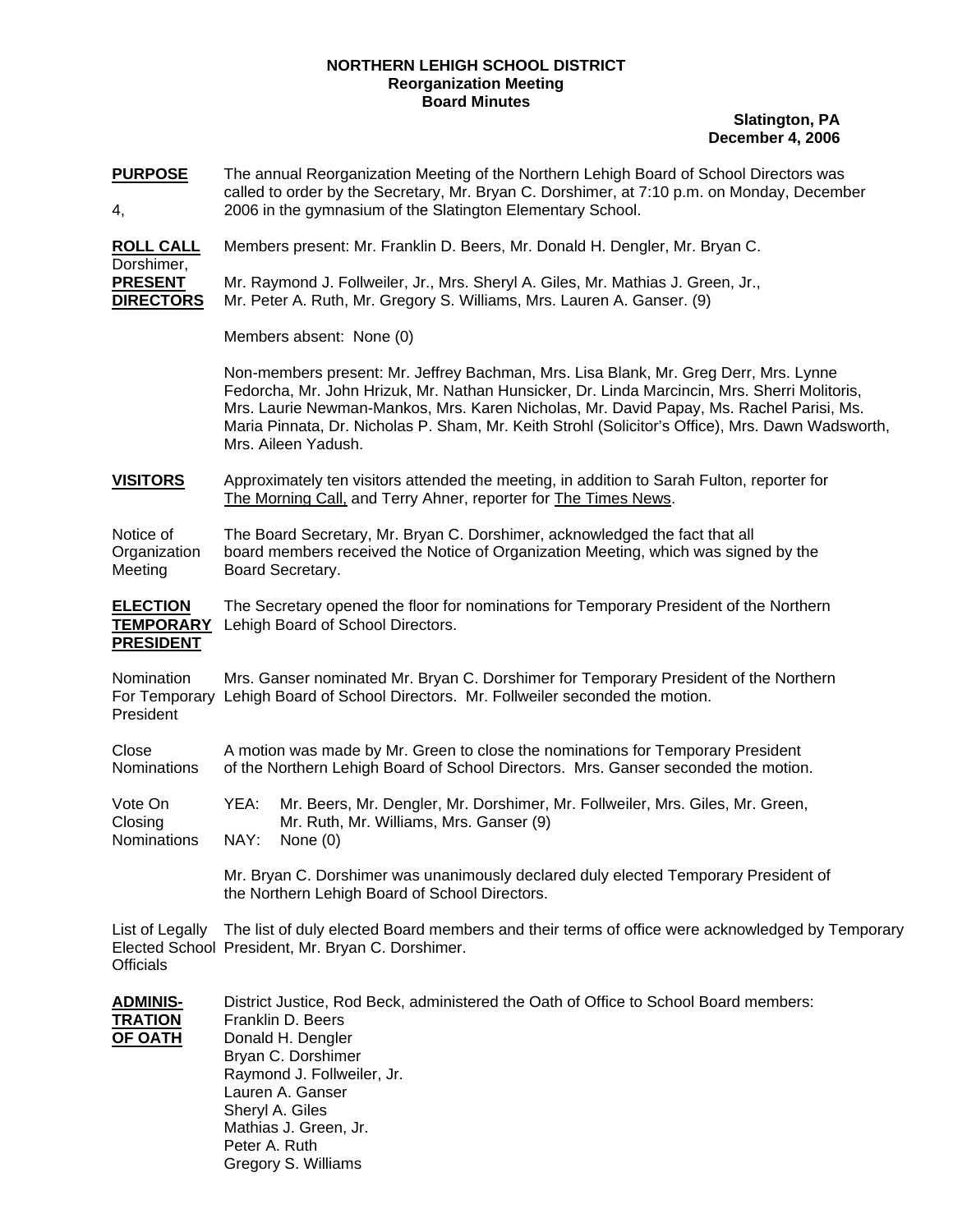## **SECTION 321 – OATH OF OFFICE**

|                                           |                                                                                                                                                                                                                                                                                                                                                                                                                                         | I do solemnly swear (or affirm) that I will support, obey, and defend the Constitution of the<br>United States and the Constitution of this Commonwealth, and that I will discharge the<br>duties of my office with fidelity. |  |  |  |
|-------------------------------------------|-----------------------------------------------------------------------------------------------------------------------------------------------------------------------------------------------------------------------------------------------------------------------------------------------------------------------------------------------------------------------------------------------------------------------------------------|-------------------------------------------------------------------------------------------------------------------------------------------------------------------------------------------------------------------------------|--|--|--|
| Resignation<br>Office of<br>Treasurer     | Mr. Ruth handed in his letter of resignation for the Office of Treasurer, effective<br>December 4, 2006. Mr. Dorshimer read his resignation letter. Mr. Dorshimer asked if<br>there were any objections to Mr. Ruth's resignation letter. Hearing none, he accepted the<br>resignation.                                                                                                                                                 |                                                                                                                                                                                                                               |  |  |  |
| <b>ELECTION</b><br>OF<br><b>PRESIDENT</b> | Mr. Bryan C. Dorshimer, Temporary President, called for nominations for President of the<br>Northern Lehigh Board of School Directors for a one-year term.                                                                                                                                                                                                                                                                              |                                                                                                                                                                                                                               |  |  |  |
| Nominations<br>For<br>President           | Mr. Beers nominated Mrs. Lauren A. Ganser for President of the Northern Lehigh<br>Board of School Directors for a one-year term. Mr. Follweiler seconded her motion.                                                                                                                                                                                                                                                                    |                                                                                                                                                                                                                               |  |  |  |
|                                           | Mrs. Giles nominated Mr. Ruth for the President of the Northern Lehigh Board of School<br>Directors for a one-year term. Mr. Dengler seconded her motion.                                                                                                                                                                                                                                                                               |                                                                                                                                                                                                                               |  |  |  |
|                                           | Mrs. Ganser and Mr. Ruth's nominations for president were made simultaneously and Mr.<br>Dorshimer asked for an opinion from the solicitor on whether he could take the voting in a<br>ballot form and then read the ballots. Attorney Strohl said that it does not have to be a<br>public vote. There were objections to taking a ballot vote. Mr. Ruth conceded that Mrs.<br>Ganser was nominated first and should be voted on first. |                                                                                                                                                                                                                               |  |  |  |
|                                           | Mr. Green nominated Mr. Follweiler for the President of the Northern Lehigh Board of School<br>Directors for a one-year term.                                                                                                                                                                                                                                                                                                           |                                                                                                                                                                                                                               |  |  |  |
| Close<br><b>Nominations</b>               | A motion was made by Mr. Williams that the nominations for President of the Northern Lehigh<br>Board of School Directors be closed. Mrs. Ganser seconded the motion.                                                                                                                                                                                                                                                                    |                                                                                                                                                                                                                               |  |  |  |
| Vote On<br>Closing<br><b>Nominations</b>  | YEA:<br>NAY:                                                                                                                                                                                                                                                                                                                                                                                                                            | Mr. Beers, Mr. Dengler, Mr. Dorshimer, Mr. Follweiler, Mrs. Ganser, Mrs. Giles,<br>Mr. Green, Mr. Williams, Mr. Ruth (9)<br>None $(0)$                                                                                        |  |  |  |
|                                           | <b>ROLL CALL:</b>                                                                                                                                                                                                                                                                                                                                                                                                                       |                                                                                                                                                                                                                               |  |  |  |
| Vote On<br>Lauren A.                      | YEA:                                                                                                                                                                                                                                                                                                                                                                                                                                    | Mr. Beers, Mr. Follweiler, Mr. Williams, Mrs. Ganser (4)<br>NAY: Mr. Dengler, Mr. Dorshimer, Mrs. Giles, Mr. Green, Mr. Ruth (5)                                                                                              |  |  |  |
| <b>Ganser For</b><br>President            | Motion Defeated.                                                                                                                                                                                                                                                                                                                                                                                                                        |                                                                                                                                                                                                                               |  |  |  |
|                                           | <b>ROLL CALL:</b>                                                                                                                                                                                                                                                                                                                                                                                                                       |                                                                                                                                                                                                                               |  |  |  |
| Vote On<br>Peter A.<br>Ruth For           | YEA:<br>NAY:                                                                                                                                                                                                                                                                                                                                                                                                                            | Mr. Dengler, Mr. Dorshimer, Mr. Follweiler, Mrs. Giles, Mr. Green, Mr. Ruth (6)<br>Mr. Beers, Mr. Williams, Mrs. Ganser (3)                                                                                                   |  |  |  |
| President                                 | Motion Carried.                                                                                                                                                                                                                                                                                                                                                                                                                         |                                                                                                                                                                                                                               |  |  |  |
| Peter A.<br>Ruth<br>President             | Mr. Bryan C. Dorshimer confirmed Mr. Peter A. Ruth to be declared by a 6 to 3 vote, duly<br>elected President of the Northern Lehigh Board of School Board Directors for a one-year<br>term.                                                                                                                                                                                                                                            |                                                                                                                                                                                                                               |  |  |  |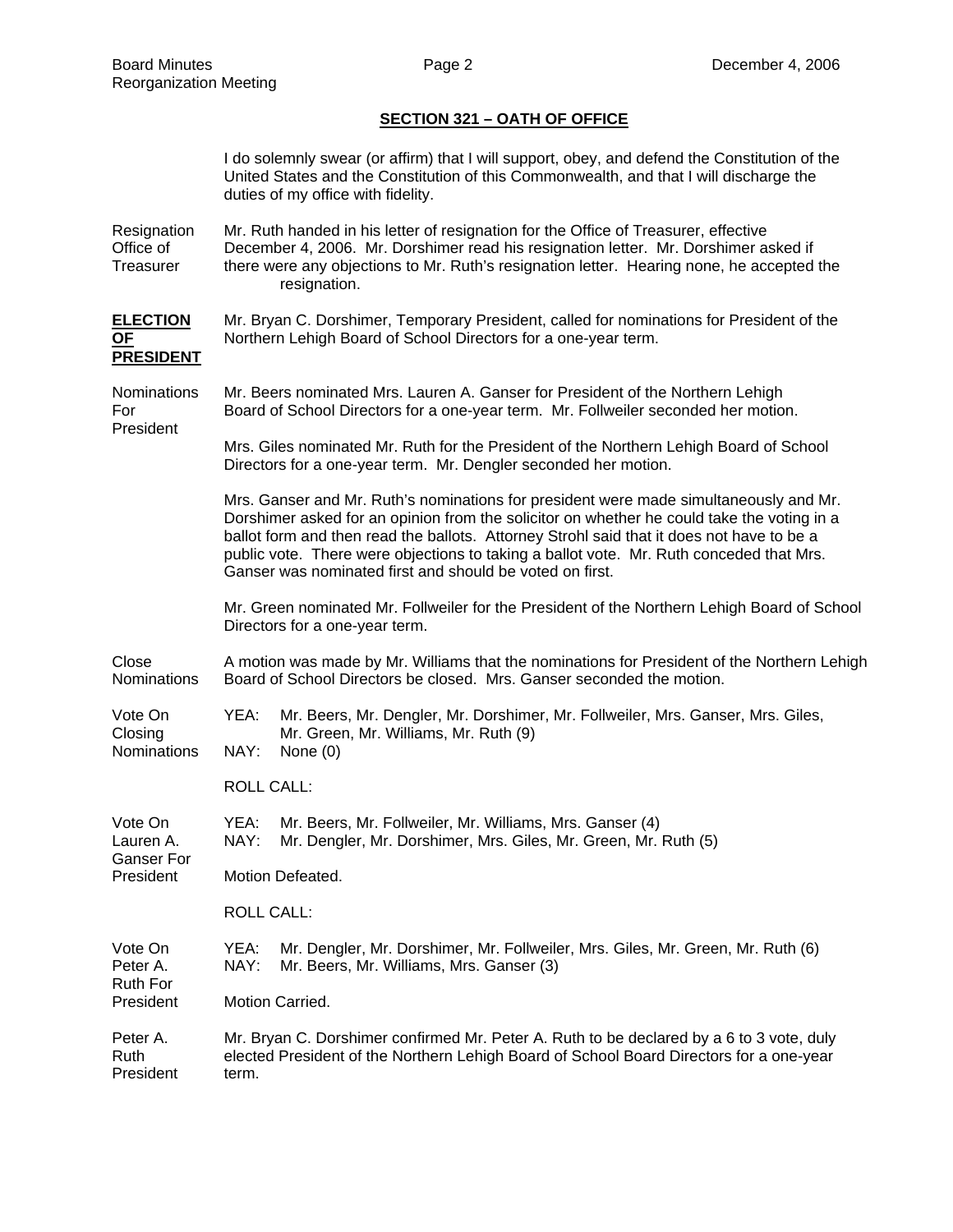| <b>ELECTION</b><br><b>OF VICE</b><br><b>PRESIDENT</b>           | President Ruth called for nominations for Vice-President of the Northern Lehigh Board of<br>School Directors for a one-year term.                                                             |                                                                                                                                        |  |  |  |
|-----------------------------------------------------------------|-----------------------------------------------------------------------------------------------------------------------------------------------------------------------------------------------|----------------------------------------------------------------------------------------------------------------------------------------|--|--|--|
| Nominations<br>For Vice<br>President                            | Mr. Dengler nominated Mrs. Sheryl A. Giles for Vice President of the Northern<br>Lehigh Board of School Directors for a one-year term.                                                        |                                                                                                                                        |  |  |  |
|                                                                 | Mr. Beers nominated Mr. Raymond J. Follweiler, Jr. for Vice President of the Northern<br>Lehigh Board of School Directors for a one-year term.                                                |                                                                                                                                        |  |  |  |
| Close<br>for<br><b>Nominations</b><br>For Vice-<br>President    | A motion was made by Mr. Dorshimer, with a second by Mrs. Ganser, that the nominations                                                                                                        |                                                                                                                                        |  |  |  |
|                                                                 |                                                                                                                                                                                               | Vice President of the Northern Lehigh Board of School Directors be closed.                                                             |  |  |  |
| Vote On<br>Closing<br>Nominations                               | YEA:<br>NAY:                                                                                                                                                                                  | Mr. Beers, Mr. Dengler, Mr. Dorshimer, Mr. Follweiler, Mrs. Ganser, Mrs. Giles,<br>Mr. Green, Mr. Williams, Mr. Ruth (9)<br>None $(0)$ |  |  |  |
|                                                                 | <b>ROLL CALL:</b>                                                                                                                                                                             |                                                                                                                                        |  |  |  |
| Vote On<br>For Vice-<br>President                               | Sheryl A. Giles YEA: Mr. Dengler, Mrs. Giles, Mr. Green, Mr. Ruth (4)<br>NAY: Mr. Dorshimer, Mr. Follweiler, Mr. Williams, Mrs. Ganser, Mr. Beers (5)                                         |                                                                                                                                        |  |  |  |
|                                                                 | Motion Defeated.                                                                                                                                                                              |                                                                                                                                        |  |  |  |
|                                                                 | <b>ROLL CALL:</b>                                                                                                                                                                             |                                                                                                                                        |  |  |  |
| Vote On<br>Raymond J.<br>Follweiler, Jr.<br>For Vice-           | YEA: Mr. Dorshimer, Mr. Follweiler, Mr. Green, Mr. Williams, Mrs. Ganser, Mr. Beers (6)<br>NAY: Mrs. Giles, Mr. Ruth, Mr. Dengler (3)                                                         |                                                                                                                                        |  |  |  |
| President                                                       | Motion Carried.                                                                                                                                                                               |                                                                                                                                        |  |  |  |
| Raymond J.<br>Follweiler, Jr.<br><b>Board Vice</b><br>President | Mr. Dorshimer confirmed Mr. Raymond J. Follweiler, Jr. was declared by a 6 to 3<br>vote, duly elected Vice President of the Northern Lehigh Board of School Directors for a<br>one-year term. |                                                                                                                                        |  |  |  |
| <b>ELECTION</b><br><u>OF</u><br><b>TREASURER</b>                | President Ruth called for nominations for Treasurer of the Northern Lehigh Board of<br>School Directors to finish the unexpired one year term of Mr. Peter A. Ruth, ending<br>June 30, 2007.  |                                                                                                                                        |  |  |  |
|                                                                 | Mr. Follweiler nominated Mr. Franklin D. Beers for Treasurer of the Northern Lehigh<br>Board of School Directors.                                                                             |                                                                                                                                        |  |  |  |
|                                                                 | Mr. Williams nominated Mr. Mathias J. Green, Jr. for Treasurer of the Northern Lehigh<br>Board of School Directors.                                                                           |                                                                                                                                        |  |  |  |
| Close<br>Nominations<br>For Treasurer                           | A motion was made by Mr. Dorshimer, with a second by Mr. Dengler, that the nominations for<br>Treasurer of the Northern Lehigh Board of School Directors be closed.                           |                                                                                                                                        |  |  |  |
| Vote On<br>Closing<br>Nominations                               | YEA:<br>NAY:                                                                                                                                                                                  | Mr. Beers, Mr. Dengler, Mr. Dorshimer, Mr. Follweiler, Mrs. Ganser, Mrs. Giles,<br>Mr. Green, Mr. Williams, Mr. Ruth (9)<br>None $(0)$ |  |  |  |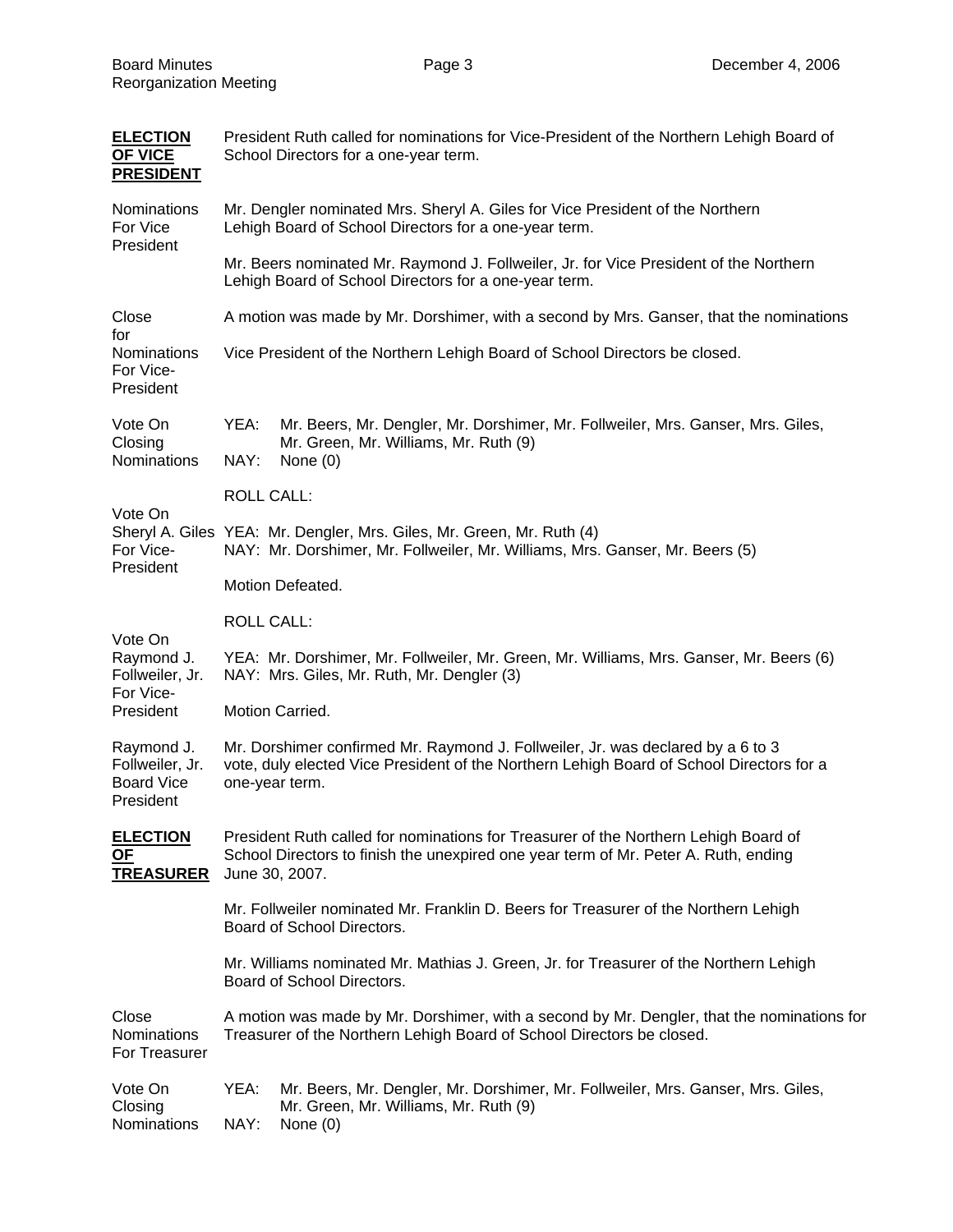|                                                                         | <b>ROLL CALL:</b>                                                                                                                                                                                                                                                                                                                                                                                                                                                                                                                                                                                                                |                                                                                                                                |  |  |  |  |
|-------------------------------------------------------------------------|----------------------------------------------------------------------------------------------------------------------------------------------------------------------------------------------------------------------------------------------------------------------------------------------------------------------------------------------------------------------------------------------------------------------------------------------------------------------------------------------------------------------------------------------------------------------------------------------------------------------------------|--------------------------------------------------------------------------------------------------------------------------------|--|--|--|--|
| Vote On<br>Franklin D.<br>Beers For<br>Treasurer                        | YEA:<br>NAY:                                                                                                                                                                                                                                                                                                                                                                                                                                                                                                                                                                                                                     | Mr. Follweiler, Mrs. Ganser, Mr. Beers, Mr. Dorshimer (4)<br>Mrs. Giles, Mr. Green, Mr. Ruth, Mr. Williams, Mr. Dengler (5)    |  |  |  |  |
|                                                                         | Motion defeated                                                                                                                                                                                                                                                                                                                                                                                                                                                                                                                                                                                                                  |                                                                                                                                |  |  |  |  |
|                                                                         | <b>ROLL CALL:</b>                                                                                                                                                                                                                                                                                                                                                                                                                                                                                                                                                                                                                |                                                                                                                                |  |  |  |  |
| Vote On<br>Mathias J.<br>Green, Jr.                                     | YEA:<br>NAY:                                                                                                                                                                                                                                                                                                                                                                                                                                                                                                                                                                                                                     | Mrs. Giles, Mr. Green, Mr. Ruth, Mr. Williams, Mr. Dengler, Mr. Dorshimer,<br>Mr. Follweiler (7)<br>Mrs. Ganser, Mr. Beers (2) |  |  |  |  |
| For Treasurer                                                           |                                                                                                                                                                                                                                                                                                                                                                                                                                                                                                                                                                                                                                  | Motion carried.                                                                                                                |  |  |  |  |
| Mathias J.<br>Green, Jr.<br>Treasurer                                   | Mr. Dorshimer confirmed Mr. Mathias J. Green, Jr. to be declared by a 7 to 2 vote, duly<br>elected Treasurer of the Northern Lehigh Board of School Board Directors to fill the<br>unexpired one year term of Mr. Peter A. Ruth ending June 30, 2007.                                                                                                                                                                                                                                                                                                                                                                            |                                                                                                                                |  |  |  |  |
| <b>SET BOARD</b><br><b>MEETING</b><br><b>TIMES AND</b><br><b>PLACES</b> | A motion was made by Mrs. Giles, with a second by Mr. Williams, that the Board of Education<br>approve the Board Meeting Calendar dates and places as presented for 2007.                                                                                                                                                                                                                                                                                                                                                                                                                                                        |                                                                                                                                |  |  |  |  |
|                                                                         | Mr. Dorshimer expressed his concerns with the current schedule of board meetings on<br>the first Monday and third Wednesday of the month. He stated that he understood what<br>the Board was trying to do when they set those dates last year but feels that returning to<br>the first two Mondays of the month for regular school board meetings would be more<br>advantages. He stated that board members involved in other organizations have times<br>throughout the year when those organizations meet on the third Wednesday of the<br>month and it prevents those board members from attending the school board meetings. |                                                                                                                                |  |  |  |  |
|                                                                         | Mr. Beers made a motion, which was seconded by Mr. Dengler, that the regular<br>scheduled board meetings of the Northern Leigh Board of Directors be held on the first<br>and second Monday of the month.                                                                                                                                                                                                                                                                                                                                                                                                                        |                                                                                                                                |  |  |  |  |
|                                                                         |                                                                                                                                                                                                                                                                                                                                                                                                                                                                                                                                                                                                                                  | <b>ROLL CALL:</b>                                                                                                              |  |  |  |  |
|                                                                         | YEA: Mr. Green, Mr. Ruth, Mr. Williams, Mrs. Ganser, Mr. Beers, Mr. Dengler,<br>Mr. Dorshimer, Mr. Follweiler, Mrs. Giles (9)<br>NAY: None (0)                                                                                                                                                                                                                                                                                                                                                                                                                                                                                   |                                                                                                                                |  |  |  |  |
|                                                                         |                                                                                                                                                                                                                                                                                                                                                                                                                                                                                                                                                                                                                                  | Motion Carried.                                                                                                                |  |  |  |  |
|                                                                         | Mr. Green asked if administration could look at the new calendar and if there are any<br>Mondays that would be effected by a school closing or holiday that adjustments to the<br>calendar be made to reflect such changes in meeting days/dates. He asked that a<br>revised calendar be submitted to the board for approval at the next board meeting.                                                                                                                                                                                                                                                                          |                                                                                                                                |  |  |  |  |
| <b>RULES AND</b><br><b>REGULA-</b><br><u>TIONS</u>                      | Mr. Beers made a motion, which was seconded by Mrs. Giles, that as stipulated in<br>Section 407 of the Pennsylvania School Code of 1949, as amended, all<br>Board meetings will be conducted according to the rules and regulations approved in<br>Northern Lehigh School District Policy #006.                                                                                                                                                                                                                                                                                                                                  |                                                                                                                                |  |  |  |  |
|                                                                         |                                                                                                                                                                                                                                                                                                                                                                                                                                                                                                                                                                                                                                  | <b>ROLL CALL:</b>                                                                                                              |  |  |  |  |

- YEA: Mr. Ruth, Mr. Williams, Mrs. Ganser, Mr. Beers, Mr. Dengler, Mr. Dorshimer, Mr. Follweiler, Mrs. Giles, Mr. Green (9)
- NAY: None (0)